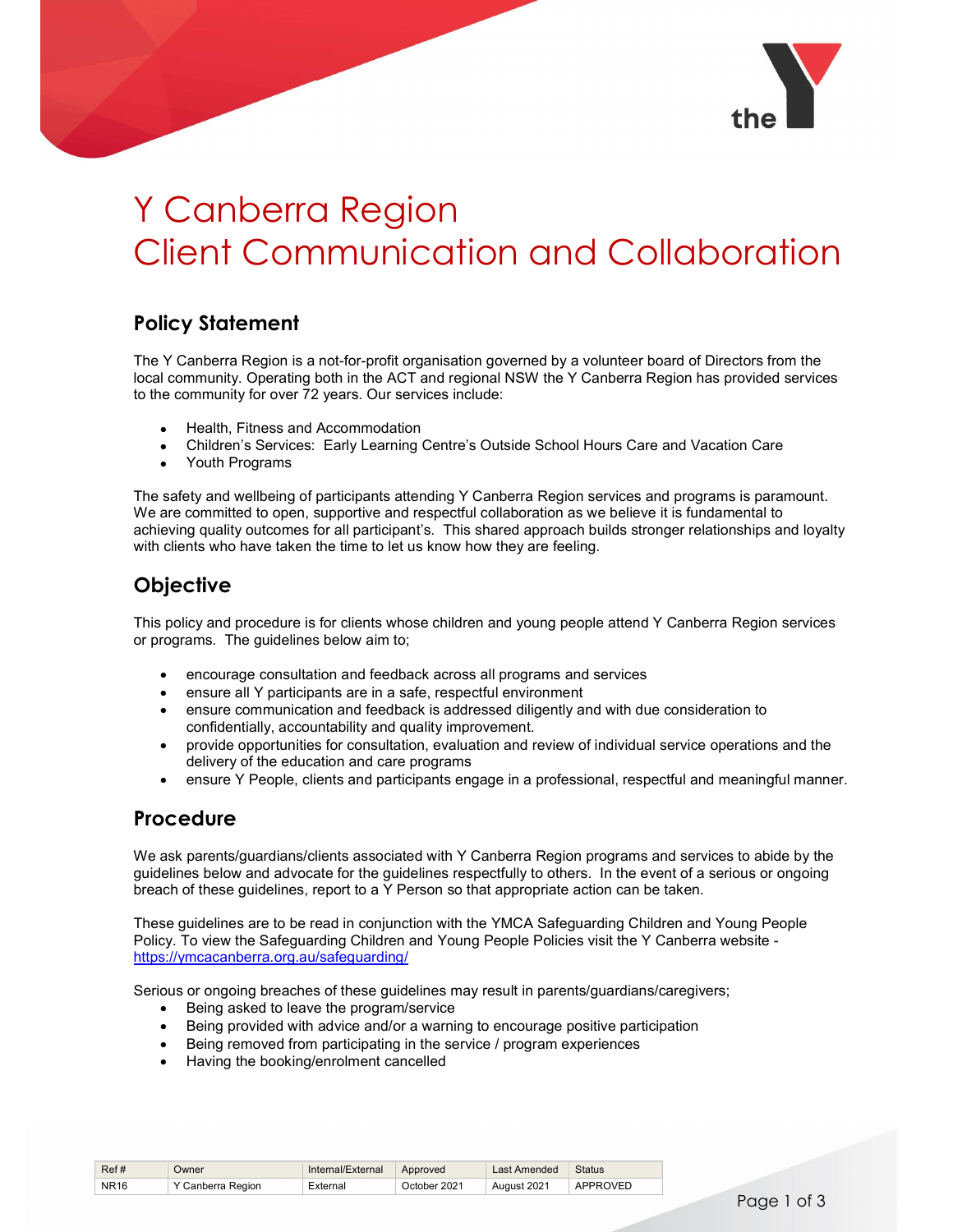

#### Parents / Guardians / Clients will;

- Advise Y People of any special needs a participant may have, or develop, during the course of the program (for example, they may suffer from asthma or allergies, or have hearing difficulties) to assist in their safe participation of the program.
- Engage with Y People positively, not criticising Y People in the presence of participants and reporting any concerns to the supervisor / manager.
- Not request contact with any Y Person outside the service, program or venue.
- Not ask Y People to provide any other support outside the boundaries of our service or programs, such as asking for babysitting services or lifts home for the participant.
- Not engage in behaviour that discriminates against any other person on the basis of gender, ability, race, language, religion, politics or national or ethnic origin.
- Engage with all clients / stakeholders in a positive and respectful manner by not using words designed to belittle, insult or intimidate others.
- Not engage in, or threaten to engage in, violent or physical confrontations with any other participant or client of the service or program.
- Acknowledge and respect all Y People, services and programs
- Contribute, evaluate and provide feedback to the service or program where able
- Express feedback and concerns in a professional and confidential manner away from other clients or participants.
- Ensure information related to the feedback or concern is restricted only to those who genuinely need to be notified.
- Approach feedback and concerns by recognising successful solutions rely on Y People's;
- Ability to engage in daily experiences in an effective and efficient manner
- Health, Safety and Security
- Ability to prioritise and allocate the right resources, strategies and solutions in a fair manner
- Report all known / suspected abuse to Y Safeguarding (SafeguardingCanberra@ymca.org.au) as safeguarding Children and Young People is everyone's business .

#### Y People will;

- Encourage feedback and consider it as a valuable tool across their services and programs
- Maintain a customer feedback register for quality improvement and marketing purposes
- Provide a variety of feedback platforms e.g. surveys, email, conversations, suggestions boxes
- Consider customer feedback as valid and treat it with respect
- Ensure a reply with feedback is provided promptly by the Supervisor / Manager or Y Person
- Source methods to communicate in the clients first language (TIS National) where required
- Where required provide a written response when addressing feedback
- Ensure where required clients are informed of their participant's health and wellbeing needs e.g.
- Be mindful of their communication delivery e.g. tone, volume and the words chosen
- Actively listen to feedback and concerns, ask any questions to clarify and improve understanding
- Provide opportunity for clients to meet with Y People formally or informally as required
- Acknowledge and respect client's individual values, beliefs, cultural background and child raising practices
- Attempt to diffuse any negative concerns or emotions by acknowledging the client's emotions and supporting them to find a solution.
- Welcome clients to their service or program in a warm and friendly manner
- Ensure changes in policy and procedures are effectively communicated in a timely manner
- Engage in collaborative partnerships valuing the diversity and rich experiences they bring to the service and programs
- Recognise the expertise of clients and ensure they share in the decision marking of their participant's wellbeing and learning.

| Ref#        | Jwner             | Internal/External | Approved     | Last Amended | <b>Status</b> |
|-------------|-------------------|-------------------|--------------|--------------|---------------|
| <b>NR16</b> | Y Canberra Region | External          | October 2021 | August 2021  | APPROVED      |